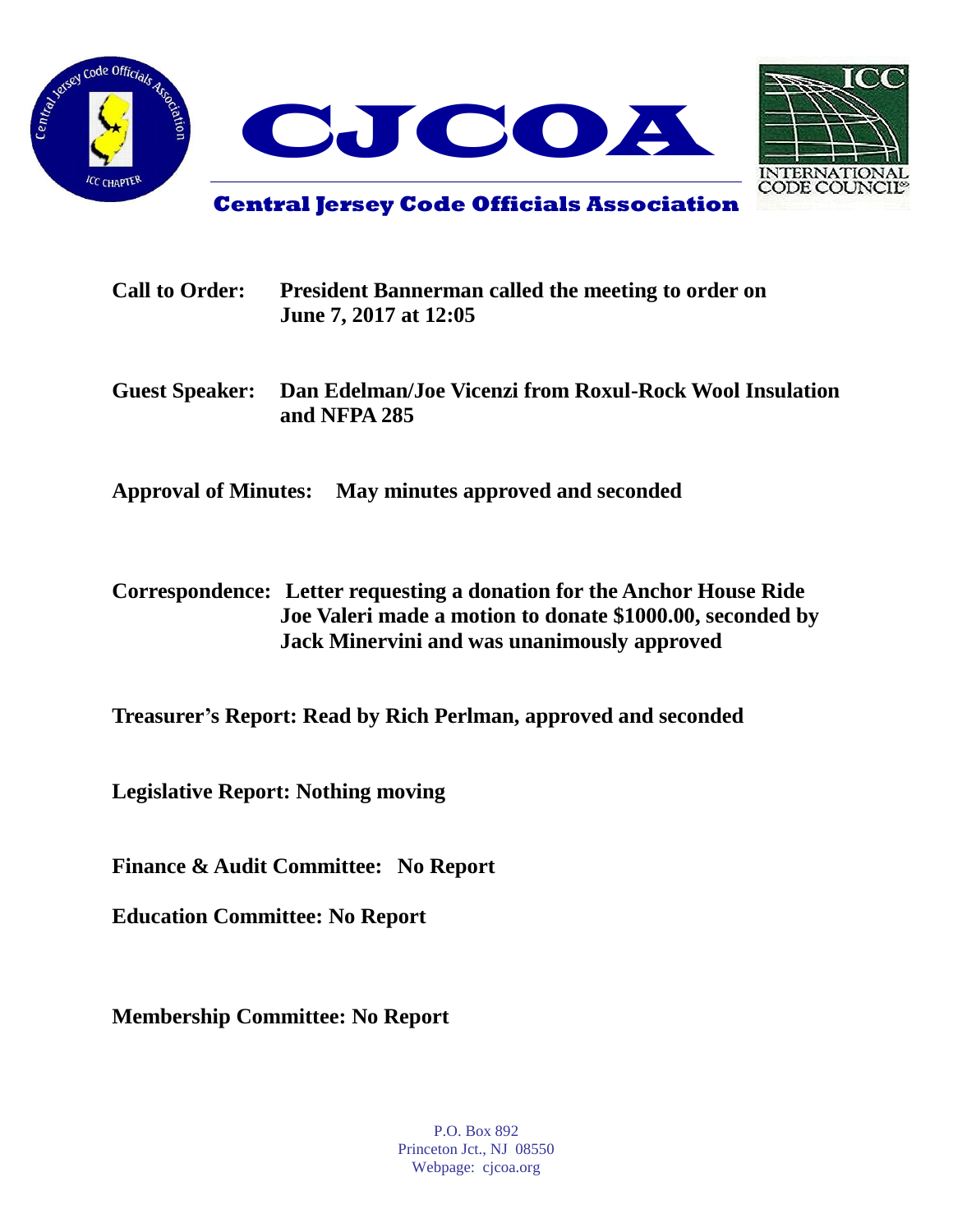**By-Laws Committee: No Changes**

**Historical Committee: No Report**

**Good & Welfare Committee: With our deepest sympathy, we lost a great friend and colleague Ed Wasser this year**

**Public Relations: No Report**

**Code Change Committee:**

**Building:**

**Electric: 2020 NEC open for public comment**

**Plumbing: IAMPO has purchased PHCC with the intent that the NSPC will be published through 2021 code cycle**

**Fire: Carbon Monoxide Detectors goes into effect June 5, 2017 for all use groups and September 3, 2017 for the Uniform Fire Code**

**Nominating Committee: No Report**

**Scholarship Committee: Deadline for completed application is November 1, 2017**

**Website Committee: Up and running**

P.O. Box 892 Princeton Jct., NJ 08550 Webpage: cjcoa.org